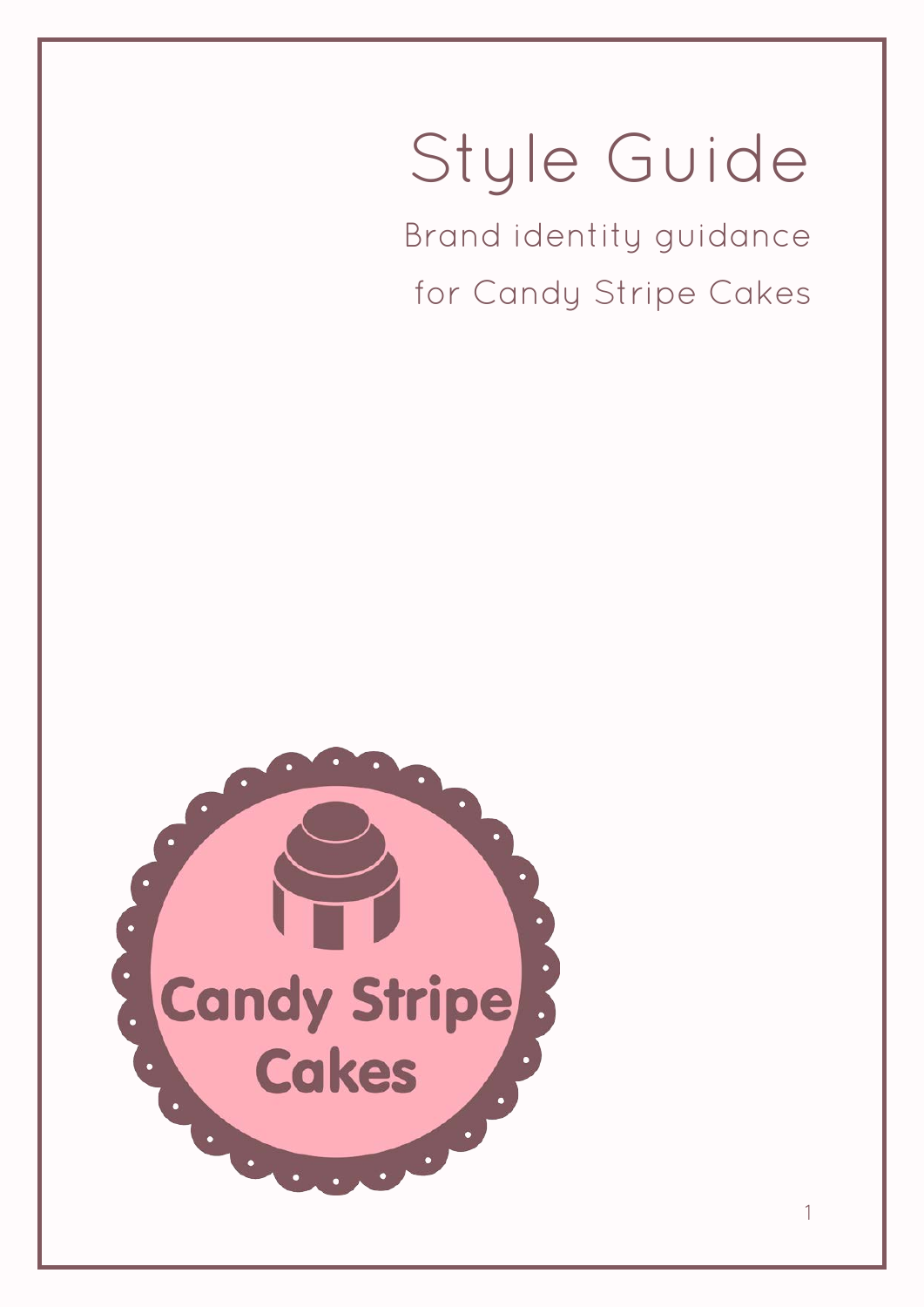### Contents

- Our brand Page 3
	- Logo Page 3
- Logo misuse Page 6
- Colour scheme Page 7
	- Typography Page 8
		- Summary Page 8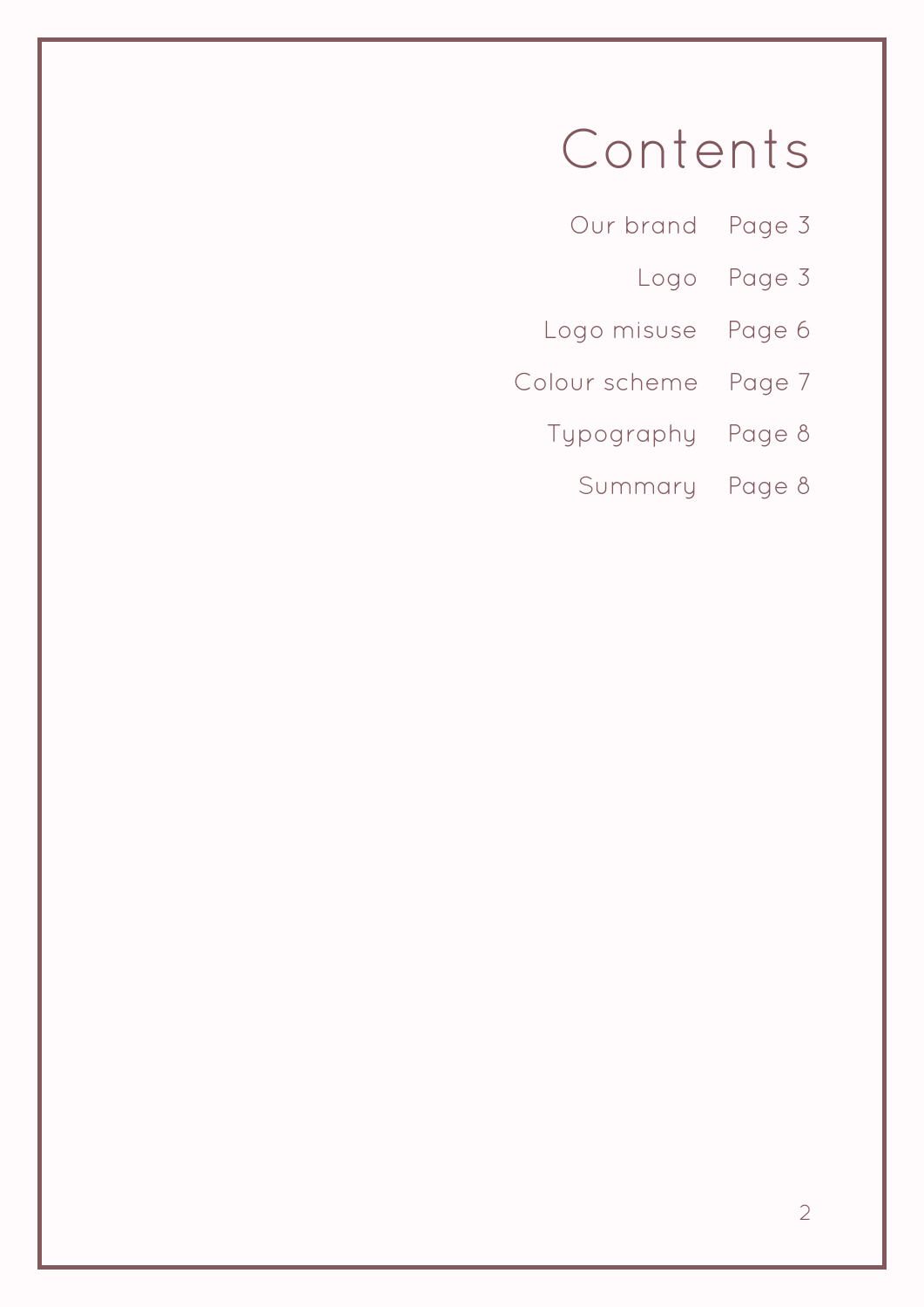### Our brand

Candy Stripe Cakes offer beautiful and delicious cakes to people across West Yorkshire. Our attention to detail runs throughout our business from the custom flavours of cake mix, to the individually designed cakes, through to the style of our brand.

We believe our attention to detail and individual touch puts us a slice above our competitors. By adhering to these identity guidelines we can ensure that we always present ourselves with professionalism and maintain consistency throughout the company.

## Logo

**A** This is the main logo used throughout our brand on everything from cake boxes and stationary to vehicles and uniforms.

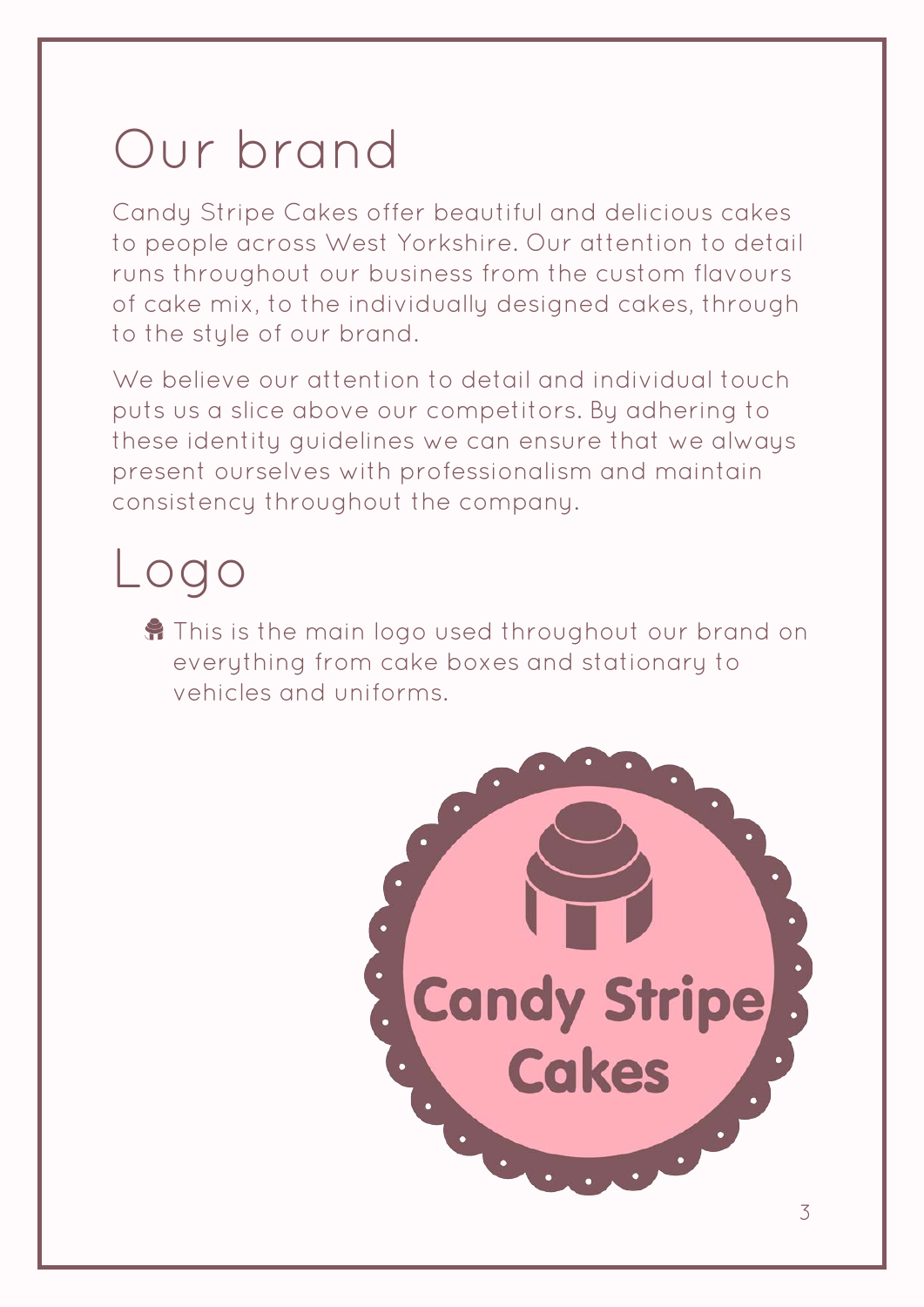**A** The main logo is the preferred logo in most circumstances, however we recognise that on occasion a black and white version may be more cost efficient, in which case this logo below may be used.



**A** These two logos are the only acceptable versions of the logos that may be used. No colour variations or other alterations may be made to the logo. **A** The logo has a minimum height that it can be printed at to ensure it is still readable. The smallest application is for business cards where the logo should have 4cm height as a minimum. There are no maximum dimensions.

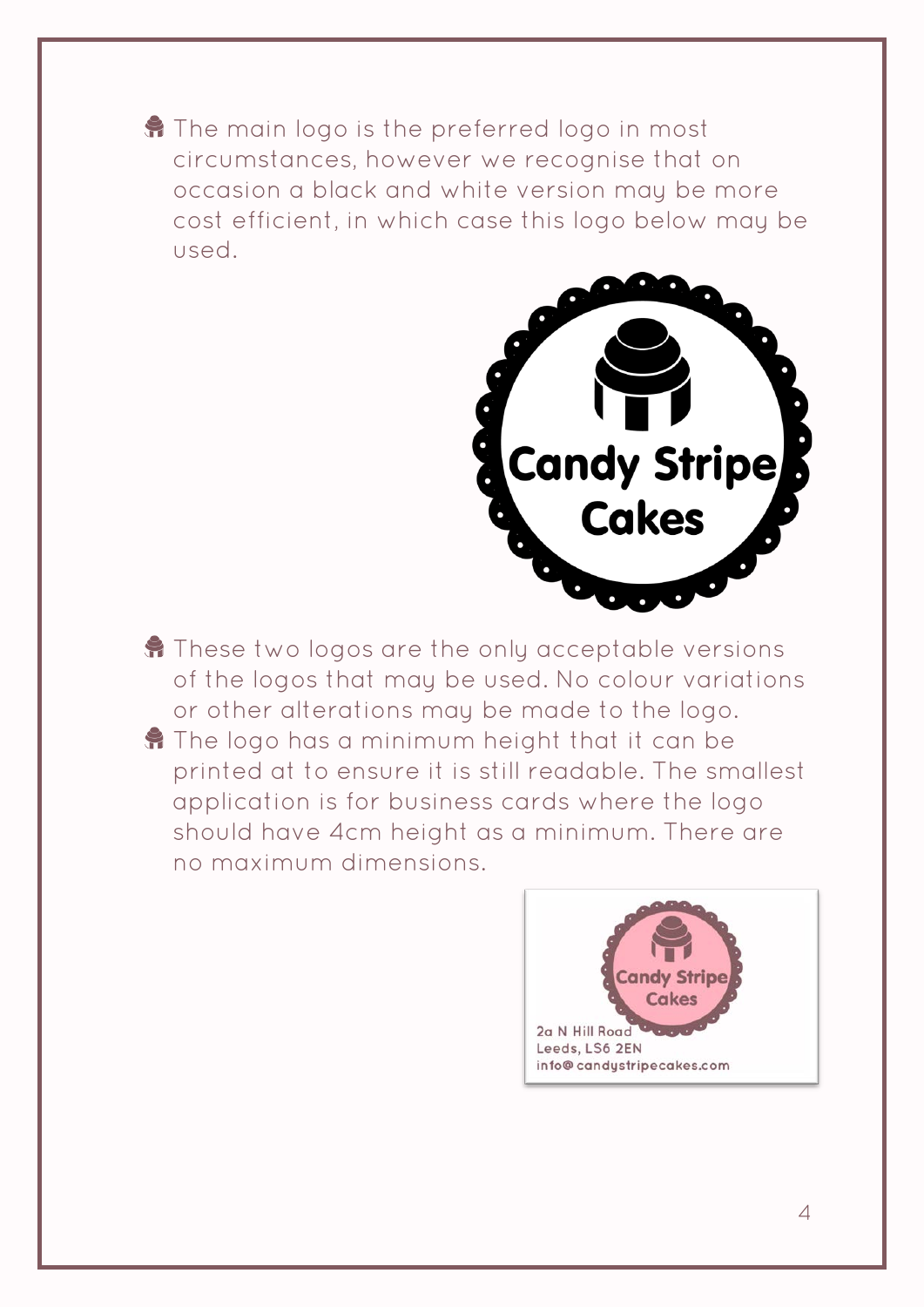**A** The Candy Stripe Cakes logo must always have an area of whitespace surrounding it of at least 5mm, this is to ensure it does not interfere with other elements on printed documents or bleed off the edges.



**A** With regards to alignment, there are no hard and fast rules as the logo is circular. In general, on letterheads it looks best when aligned to the top left, and on uniforms it should appear in the centre.





**A** The logo should only be printed on a white background, or paper matching the colour palette which is detailed below.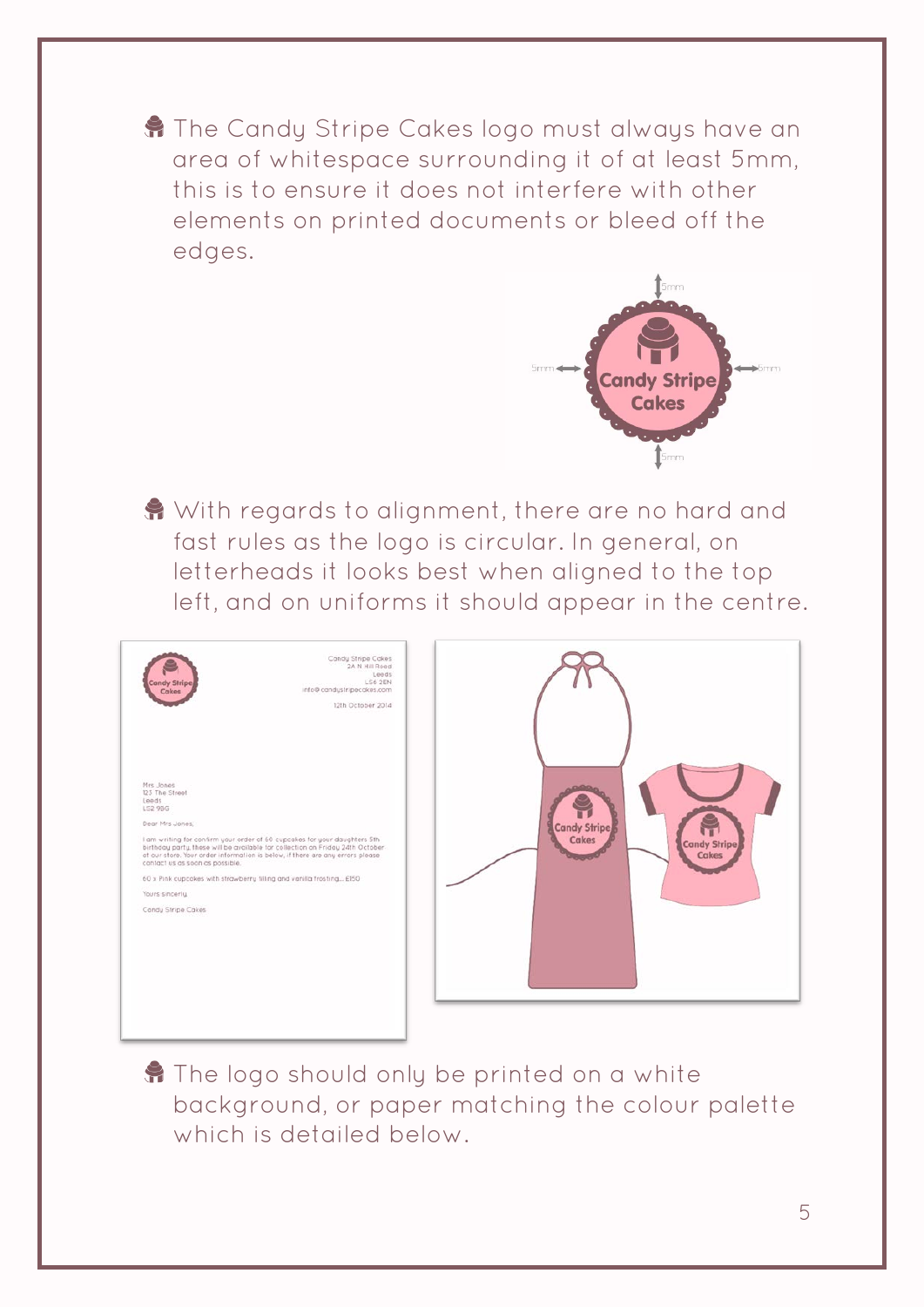#### Logo misuse

- **A** The logo must remain consistent throughout the brand to maintain our high standards. The above rules outline the way that the logo should be used.
- Do not use a greyscale version of the logo, if it can't be printed in colour use the black and white version as shown previously.



**A** Do not distort the logo in any way.



**A** Do not put the logo in a frame.

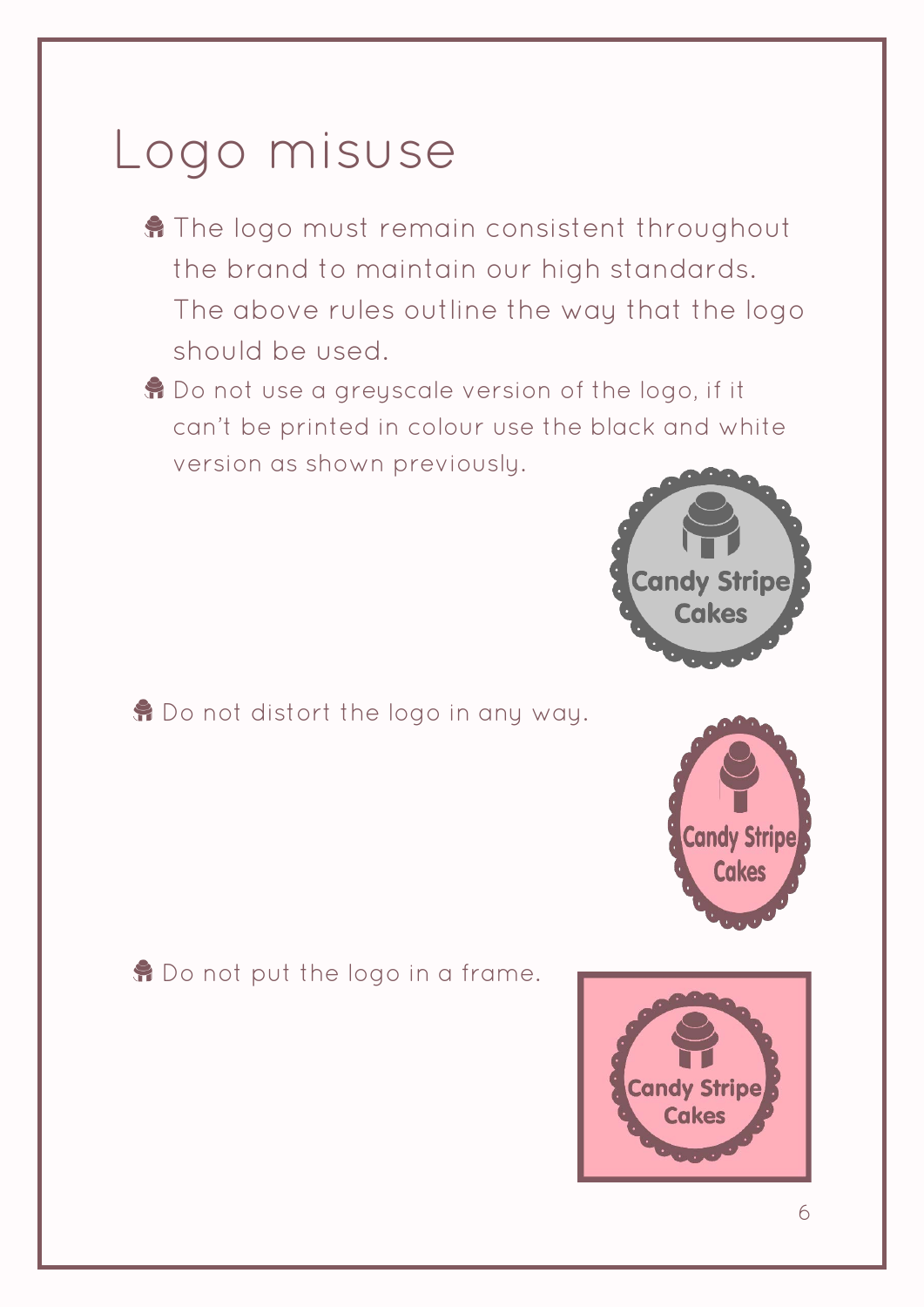**A** Do not change any of the colours in the logo.



### Colour scheme

Though the logo itself only has two colours, the Candy Stripe Cake colour palette consists of five colours that can be used for accents and embellishments. Only colours from this palette may be used, as well as black and white if colour is not an option.

| RGB: 128/88/94<br>Hex: #80585F   |
|----------------------------------|
| RGB: 255/251/252<br>Hex:#FFFBFC  |
| RGB: 255/175/187<br>Hex:#FFAFBB  |
| RGB: 128/126/126<br>Hex: #807E7E |
| RGB: 204/140/150<br>Hex:#CC8C96  |